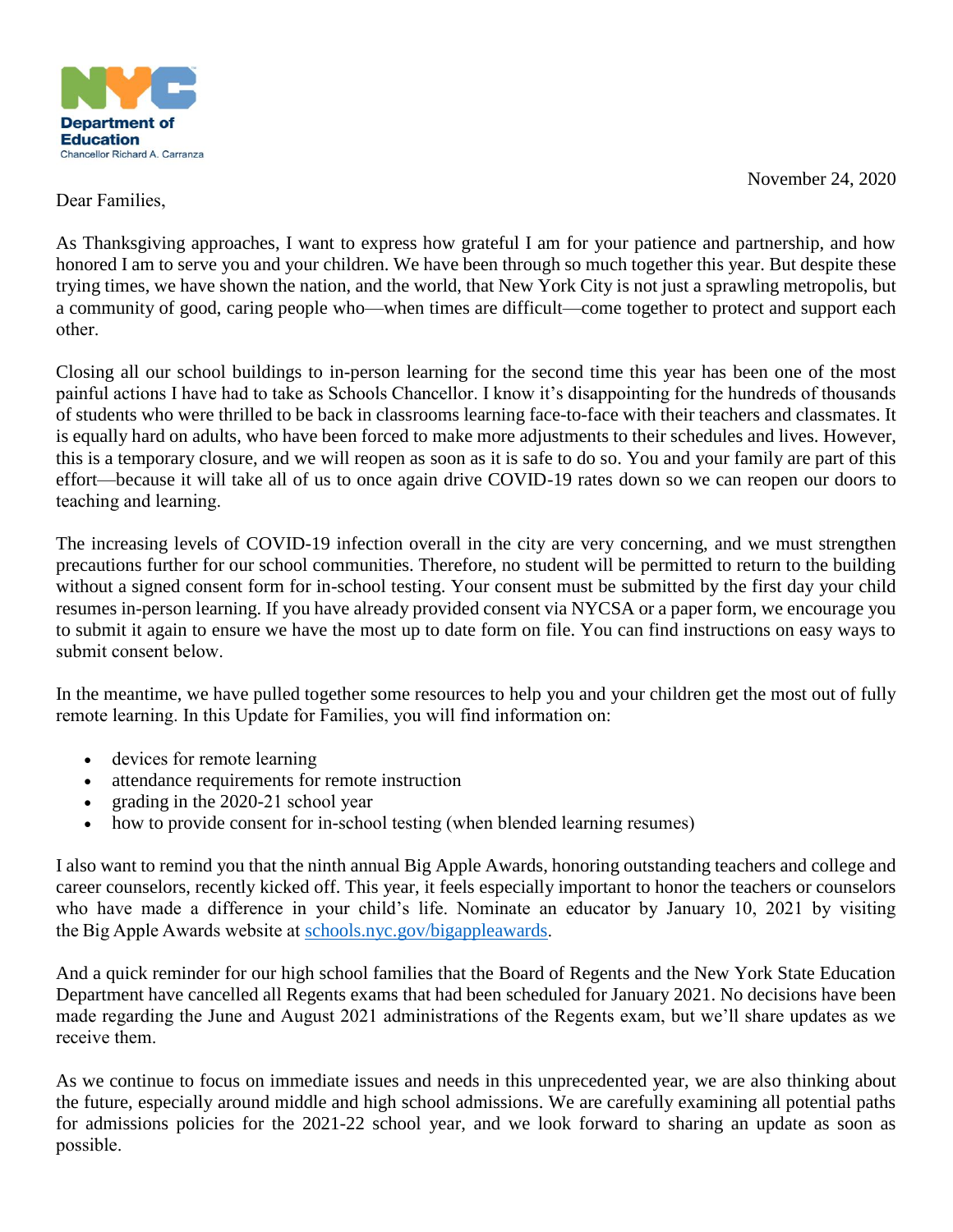

We have achieved so much together despite so many unsettling challenges. I want to assure you that everyone at the DOE is working tirelessly to ensure your children continue to receive the high-quality education they deserve.  

On behalf of myself and everyone at the Department of Education, I wish you and your families a happy, healthy Thanksgiving.  

Sincerely,

unn.

Richard A. Carranza Chancellor New York City Department of Education

| للاطلاع على نسخة مترجمة من هذه الوثيقة، يرجى زيارة الرابط                     | এই ডক্যমেন্টের অনুবাদকৃত সংস্করণটি দেখতে,                                                          | 如要查看本文件的中文譯本,請上網到                                                                               |
|-------------------------------------------------------------------------------|----------------------------------------------------------------------------------------------------|-------------------------------------------------------------------------------------------------|
| schools.nyc.gov/messagesforfamilies                                           | schools.nyc.gov/messagesforfamilies ভিজিট করুন                                                     | schools.nyc.gov/messagesforfamilies                                                             |
| Pour voir une version traduite de ce document,                                | Pou wè yon vèsyon dokiman sa a nan lòt lang,                                                       | 이 문서의 번역본은                                                                                      |
| allez sur schools.nyc.gov/messagesforfamilies                                 | ale nan schools.nyc.gov/messagesforfamilies                                                        | schools.nyc.gov/messagesforfamilies에 있습니다.                                                      |
| Перевод документа находится по адресу:<br>schools.nyc.gov/messagesforfamilies | Para ver una versión traducida<br>de este documento, visite<br>schools.nyc.gov/messagesforfamilies | اس دستاویز کی ترجمه شده اشاعت دیکھنے کے لیے ذیل پر جائیں<br>schools.nyc.gov/messagesforfamilies |

To view a copy of this document in your language, visit schools.nyc.gov/messagesforfamilies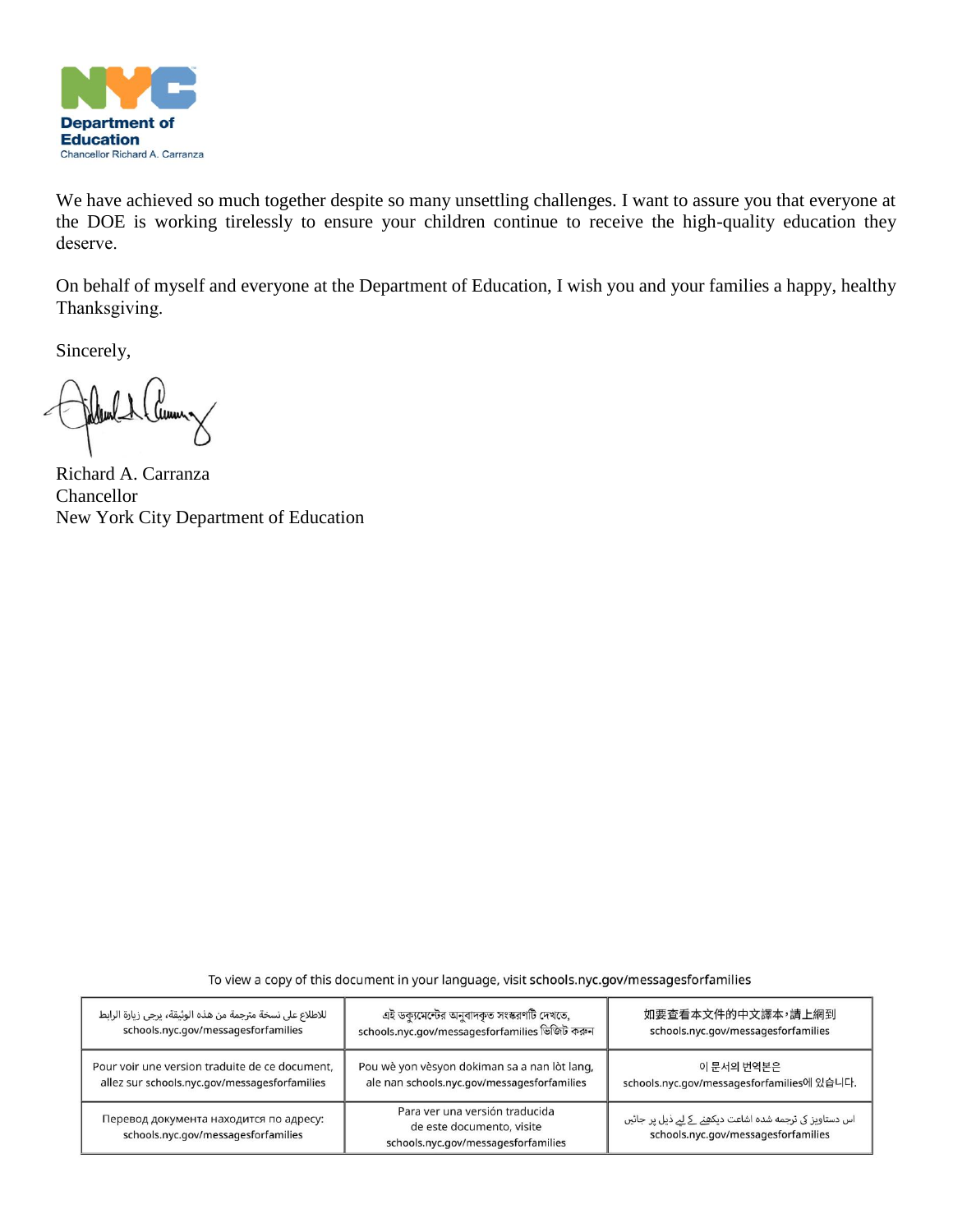

# Update for Families, November 24, 2020

# Devices for Remote Learning

Do you need a device or technical support? Need help with a broken, lost, or stolen device? Call DOE's IT Help desk at 718-935-5100 and press 5 to get assistance.  

You can also get quick help online:  

- Browse tech support topics: schools.nyc.gov/technicaltools
- File a tech support ticket: schools.nyc.gov/techsupport
- Request a device: [schools.nyc.gov/devices](http://schools.nyc.gov/devices)
- Get support with a DOE-issued iPad: schools.nyc.gov/ipadfixes
- Issues with your Internet connection: [schools.nyc.gov/internet](http://schools.nyc.gov/internet)

For information on platforms your child may use and ways to support them during remote learning, visit [schools.nyc.gov/remotechecklist.](http://schools.nyc.gov/remotechecklist) 

#### Attendance Requirements for Remote Instruction

As we continue to adjust to all the changes this school year, one thing that remains the same is our goal to have every student learning and connecting with a caring adult from their school each day. As previously announced, for the 2020-21 school year, we are returning to more traditional definitions for attendance that track a student's engagement in learning and instruction.  

- "Present" is defined as participating and being virtually present in a specific virtual learning environment during the scheduled school day, or participating in scheduled coursework. This may look like logging into full or small group instruction over Zoom, participating in student-teacher check-ins, completing pre-recorded lessons and coursework, or participating in group projects and discussions in an online setting.
- "Absent" is defined as not being present during a remote class, remote lesson, or scheduled teacherstudent instruction during the scheduled school day.

## Grading in the 2020-21 School Year

Schools' grading policies will reflect the new ways students complete their work in blended and remote learning models. This means flexibility with assignments, giving students different ways to show what they have learned.  

Grades will still be based on academic progress and performance, considering students' entire body of work in each subject. This year, each school selects its own grading scale from among several options including a scale of 1-4, a numerical scale (100 points), and an alphabetical scale (A-D).  

You can find more information on grading at [schools.NYC.gov/messagesforfamilies/#grading.](http://schools.nyc.gov/messagesforfamilies/#grading)